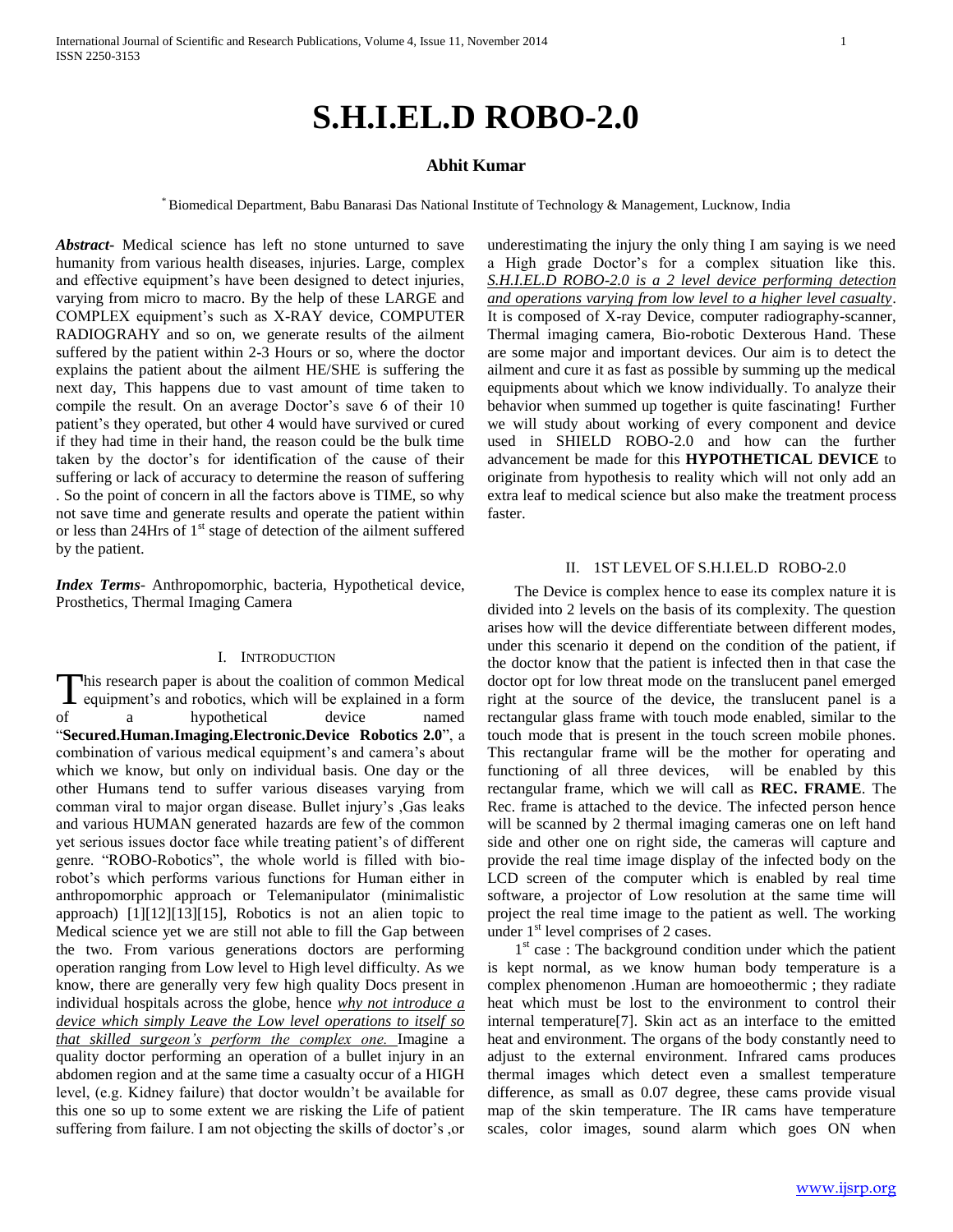temperature exceeds threshold temperature [2][7]. The patient sometimes are unknown to the bacteria's and viruses or allergy they posses because of all these factor there is an elevation in the body temperature which can be measured by IR cams present in S.H.I.EL.D ROBO-2.0, hence by this way if a person have ailment other than bacteria's or viruses and he/she is unknown of it, they can also be detected by the help of this device. The temperature of the skin is different to that present internally hence to be more accurate in temperature-measurement the concept ,ACCURATE TEMPERATURE-COMPENSATOR……(ATC)[7] comes into action, under this technology the alarm is set at 38°C which goes on when elevated temperature of a human body is received[7].

 $2<sup>nd</sup>$  case : the above procedure will take less than 45 seconds or so, once the imaging under normal background condition is taken we will soon provide a increase in temperature in a form of steam from 2 pin hole sized steam emitter , the temperature will be increased up to 50°C after we disable the alarm present in IR cams ,and will carefully observe the increase in temperature, as soon as the steam start to convert into moisture the dew point alarm turns on and at that time the increase in temperature will be stopped, After waiting for 3 seconds the KNOB would again be rotated so that a temperature of approx 10°C is emitted from the same emitter used to emit HOT steam after 5 seconds or so the temperature provided will be stopped and the body is allowed to relax, at the same time the image of the human body is being displayed hence it will be determined how the human body react to variation in temperature and is the body have allergy symptoms or not or if allergy is present how is it behaving, by this doctor have the idea about the type of viruses and level of hazard hence the doctor can work on the affected region.

# **2.1 2 nd LEVEL OF S.H.I.EL.D ROBO-2.0**

 After the person is analyzed under LEVEL 1.0 the Process is terminated and an immediate printed copy of the result with a heat image of the patient is obtained via scanner and printer both of which is inbuilt in the S.H.I.EL.D ROBO-2.0 device. However the process will further move on to LEVEL 2.0 which is the High threat level, The patient is treated under this level when they acquire injury's or have complaint regarding pain in any part of the body, the injury may vary from (mm) sized muscle tear to a macro one .Under level 2.0 we will use the concept of x-ray scanning and computer radiography. The patient moves from level 1.0 to level 2.0 automatically. The operator however need to set level 2.0 in the Rec.frame initially so that the patient after viral scan automatically moves level 2.0 for X-ray scan and Computer Radiography. The level 2.0 does not end up here S.H.I.EL.D ROBO-2.0 also introduce the concept of operation via Bio-Robots and Anthropomorphic hand, though these devices will be able to perform operation strictly of complexity of lower level only. Hence we can say that level 2.0 also comprise of 2 stages where these stages may or may not be inter-linked to each other depending upon the complexity of the casualty. Level 2 of S.H.I.EL.D ROBO-2.0 can perform both tasks simultaneously according to the requirement.



#### III. STAGE 1 (SCANNING)

 Under stage 1 those patients are scanned who are suffering from various ailments, the nature of complaint may vary from a severe chest pain to pain caused by the prosthetic attachments (metal nature) present in human body. Patients having **prosthetic**  attachment in their body are required to undergo level 1.0 scanning to check the **bacteria** contamination level[5][9][16], this give the idea to the doctor about the effect caused by the artificial attachment to human. The operator will enable LT mode and HT mode simultaneously on the Rec.frame. *It is important to specify that the LEVEL 1.0 AND LEVEL 2.0 are linked to each other* i.e. The device are physically attached, however it is possible to obtain results obtained from individual devices. As discussed earlier the STAGE 1 comprises of 2 scanning concept x-ray and computer radiography.

 X-RAY: If we define x-ray in simplest language we can say that it is a device which uses x-rays to scan tools or human body. Going into depth of the definition of x-ray it is clearly defined as "a *device which uses X-rays to scan human body by directing them through a tube, onto the human body, some rays get stored in the area of concern due to its thickness or density those rays passed help in displaying image with the help of IMAGE PROCESSING SOFTWARE present in the computer"*. [5][6][8][9][16]. Under stage 1 those patients are scanned who are suffering from various ailments, the nature of complaint may vary from a severe chest pain to pain caused by the prosthetic attachments (metal nature) present in human body. Patients having **prosthetic** attachment in their body are required to undergo level 1.0 scanning to check the **bacteria** contamination level[5][9][16], this give the idea to the doctor about the effect caused by the artificial attachment to human. The operator will enable LT mode and HT mode simultaneously on the Rec.frame. *It is important to specify that the LEVEL 1.0 AND LEVEL 2.0 are linked to each other* i.e. The device are physically attached, however it is possible to obtain results obtained from individual devices. As discussed earlier the STAGE 1 comprises of 2 scanning concept x-ray and computer radiography, the concept of x-rays plays a major part in our device and the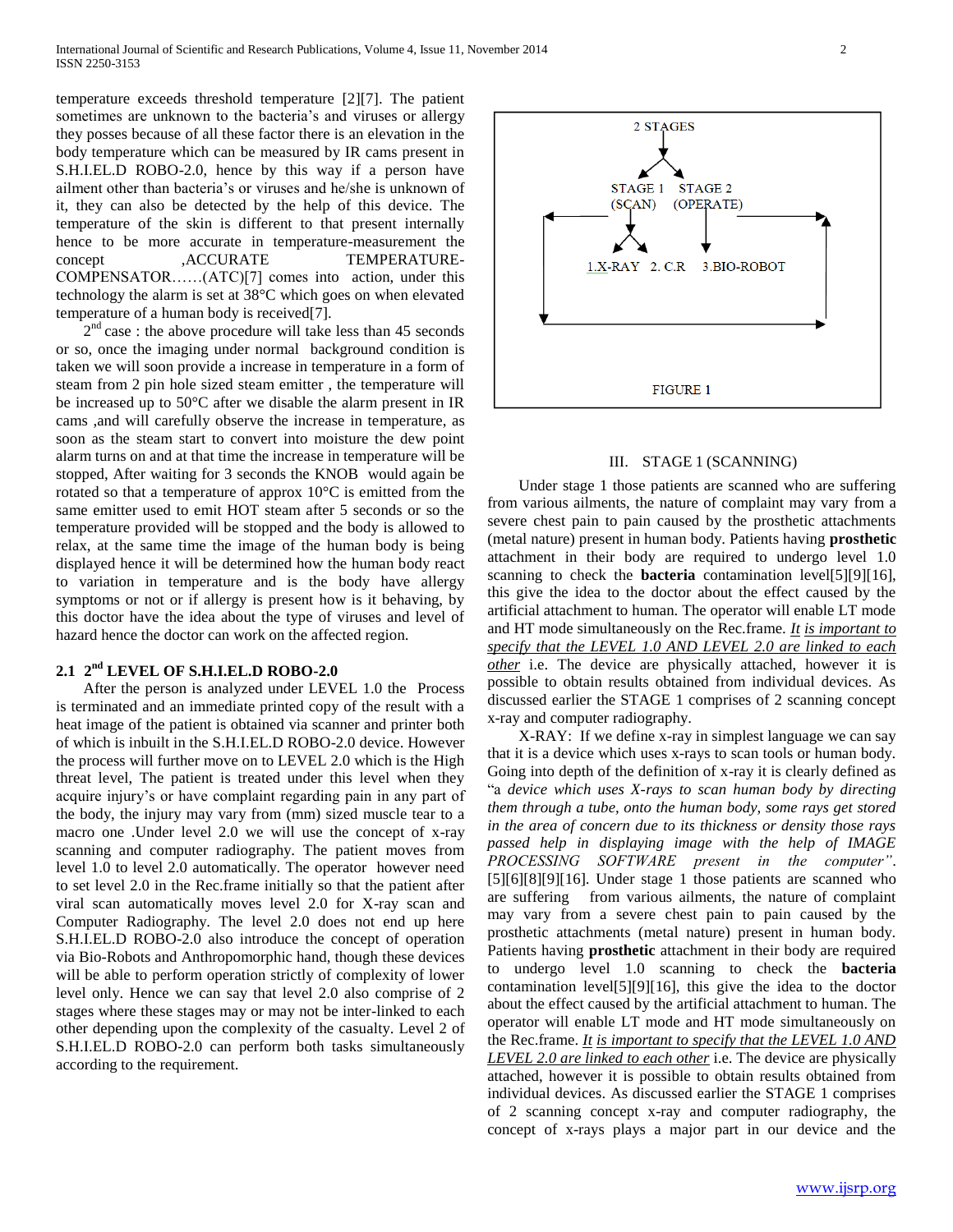concept needs to be understood once again ,Going into depth of the definition of x-ray it is clearly defined as "a *device which uses X-rays to scan human body by directing them through a tube, onto the human body, some rays get stored in the area of concern due to its thickness or density ,the penetration level of ray may vary from the numeric half value layer of person to person."*

| PROPERTY OF X-RAY                |                     |            |  |  |  |
|----------------------------------|---------------------|------------|--|--|--|
| ENERGY(eV)                       | <b>FREQUENC</b>     | WAVELENGTH |  |  |  |
| $4 \times 10$<br>$4 \times 10^5$ | $10^{16} - 10^{16}$ | 10<br>- 10 |  |  |  |
| TABLE 2[6][8]                    |                     |            |  |  |  |

## IV. SCHEMATIC OF AN X-RAY



The scanning is doable because of 5 provisos:

X-ray source [6][8] : provide x-ray's in the region for

- Scanning
- Collimator[6][8] : Device which restricts the beam of ray so as to irradiate beam to the region of worry
- Anti-scatter grid [6][8]: increases the contrast of tissue by reducing the number of detected x-ray as shown in figure 3.
- Compton scattering [6][8]: incident x-ray photon strikes the electron to generate (photon  $+$  electron) with which ionization occurs.



 The Rec.frame is the actual brain of the device which controls the panels of different stages and this frame needs to be handled carefully.

 S.H.I.EL.D ROBO-2.0 will utilize the same mechanism which have been performed by X-ray devices lately, however the only addition to level 2.0 will be the introduction of robotic operation via Bio-Robot and anthropomorphic hand about which we will study in PHASE 2. The  $2<sup>nd</sup>$  phase of level 2.0 includes as said includes operation via Telemanipulator supported by anthropomorphic hands,

however the *operation performed will clearly be of LOW Sophistication level hence it would rule out operations of HEART, BRAIN, or other intricate organs of our system.*

## **4. STAGE 2 (SCANNING)**

As discussed in the flow chart given above, stage 2 enable the operator to perform operation of LOW difficulty level. Operation performed under stage 2 strictly rules out all the complex operations which include operation related to heart, brain, or any sensitive organ of our system ,also S.H.I.EL.D ROBO-2.0 will perform only those operation that include removal of metal scrap such as bullet's, metal piece's, prosthetic attachment of lower grade, now the question arises how can the operation take place without any doctor as shield robo-2.0 completely rules out any involvement of surgeon's for operation purpose, though the operation will be under the guidance of the doctor ,as stated earlier that the surgeon are required for high grade sensitive operation instead of performing the surgery of lower sophistication level which can be performed by S.H.I.EL.D ROBO-2.0. The operation will be performed by Active Robots with **anthropomorphic hand** in support, the size of the **Telemanipulator** will be approx. (0.07~0.09) m and size of anthropomorphic hand will be of approx 0.3m.Rec.frame present at the initial source of ROBO S.H.I.EL.D-2.0 have the draft of the human body coded (inbuilt), the code outlining the anatomy of human body is projected on the Rec.frame when operator enables for stage 2 (operation mode) , the projected body display's various region where operation is possible.

The operator need to enable the region of operation which will activate and supply the information to the Telemanipulator, Telemanipulator recognizes the supplied information when it scan's the human body before performing operation.

Block diagram given above give us a rough idea about the content that will be displayed in rec. frame's screen, if we observe panel 2, it is displayed with both scanning and operation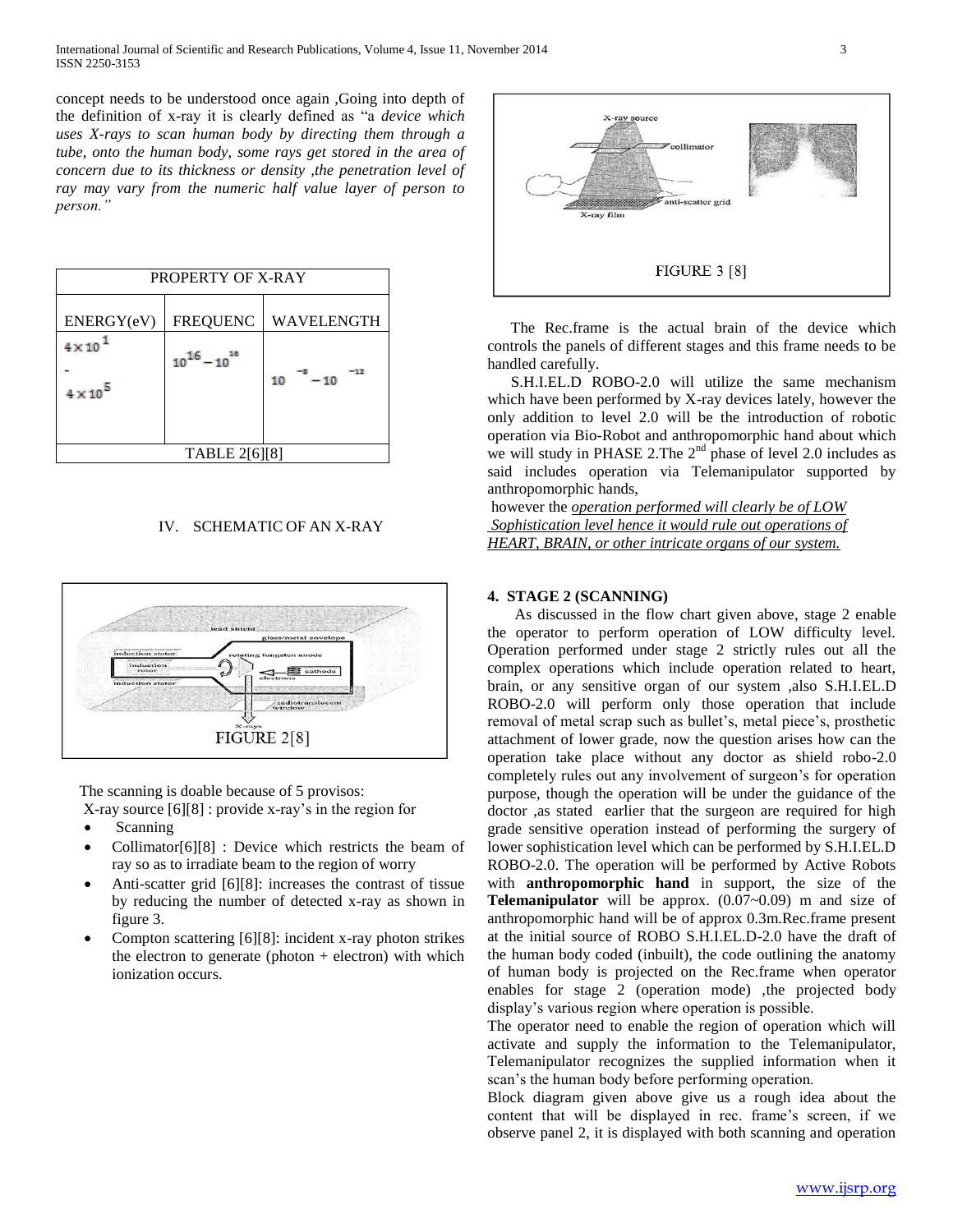mode, since we are discussing stage 2 (operation mode) hence the operator will enable operation mode via touch mode, an immediate panel 3 as a response to the selection will be obtained which will project the outline of the human body in which operation enable area are represented.

## **4.1 REC.FRAME SCREEN DISPLAY**

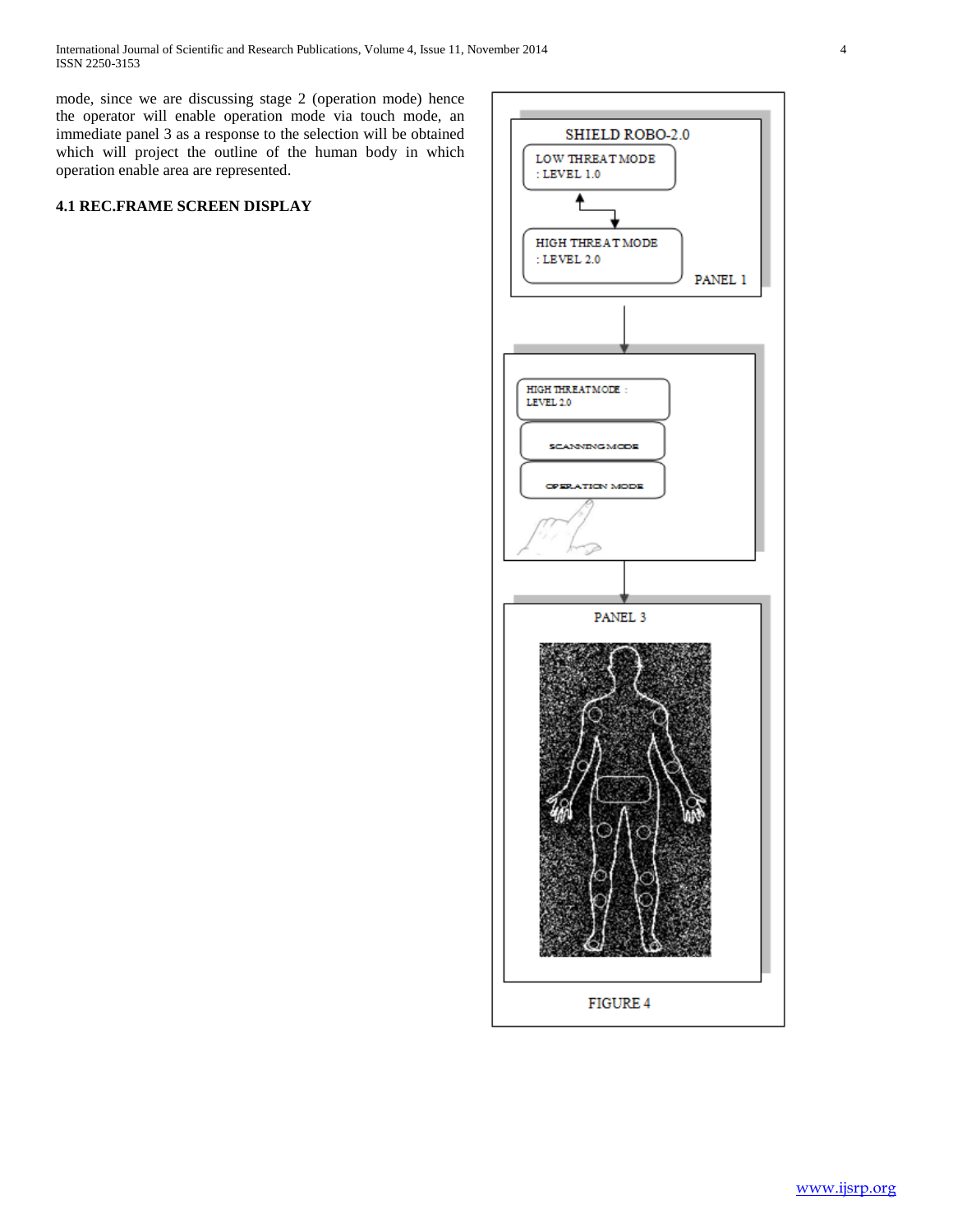#### V. ROBOTICS

 Robotic hand vary from fire fighter cutting tool to micro gripper or in industrial field to medical science , especially in the field of medical science robotics have been used at its prime starting from 1983 when the first surgery via robotic was implemented in Toronto. Robotic surgery can be defined as a surgical process involving robotic system. Even though it robotic surgery was used to avoid loop holes in surgery's so that surgeon's can perform open surgery, still believe more in surgery performed by surgeon's (humans), rightly so because the possibility of malfunctioning of robot performing an operation of complex genre is high, but if we limit their ability by reducing the complexity of operation and there functioning then we can still utilize them for various low level operation about which we will be discussing. Our motive will be to study "**DEXTEROUS ROBOTIC HAND**" [1][10][11][15] and there operating, control and grasping approach. The term DEXTEROUS is defined as "capability of changing position and orientation of manipulated object from reference configuration to different one" [1][10][11][15] basically the hand should and will work in arbitrarily chosen position in 3D space.

 As discussed in various papers the application of hand can be used for making:

- Anthropomorphic hand (anthropomorphic approach)
- Efficient manipulator (minimalistic approach )

Anthropomorphic Hand:

 "Resemblance to human hand is the meaning of anthropomorphic" elaboration of the statement is "making the designing and functioning of hand as human as possible" the goal is achieved when [1][10][11][12][13][14][15]

- Prosthetic hand is developed where prosthetic is defined as "substitute /external implant to a missing part.
- Mimicking the human hand

 *"When we talk about anthropomorphic hand then a human operator map his own way of manipulation in the robotic hand, however it need to avoid complicated task from being performed (i.e. avoiding complicated task to programmed grasping algorithm) and avoid malfunctioning due to complexity which may cause any serious casualty while performing the operation."*

Hand mapped by human operator divided into

#### 1. Tele manipulation

2. Human teaching

 The biggest advantage of anthropomorphic hand is it's usage in a manipulator for a better intuitive control.

 Efficient Manipulator: Use of manipulator on daily basis is to displace the object from one point to an arbitrary point in 3-d space in flexible manner where the dexterous hand will be used to perform grasping function; however in SHIELD ROBO-3 we will enhance the usage of the Telemanipulator to scan and perform operation functions on human body. The hand should be made in minimalistic way hence making the "hand look simpler".

Under Telemanipulator:



 Since in SHIELD ROBO -2.0, dexterous manipulation function is needed hence the dexterous hand will be used to form an efficient manipulator , The operator enables the region of operation in panel 3 the working or the process of operation performed under that region will be mapped by the operator which will include the range covered by the hand, angle rotated, the grasping control ,also under panel 3 another command will be prompted about the nature of operation need to be performed (i.e. the operation performed could either be of a bullet injury or simple removal of artificial metal attachment hence by this when the operator enable a certain region the dexterous hand will automatically realize the work it need to perform.

 1. Hand will scan the region of operation under this scanning x-rays will be used by the dexterous anthropomorphic hand so that it could find out the POINT where it needs to perform the operation.

 2. As we know size of bullet will vary 0.22 caliber to 0.50 caliber similarly metal scrap from certain mm to cm, to counter this problem the panel 4will be generated when the operator will enable for operation mode which will provide option of bullet injury or metal attachment under which it will have range of sizes which will help the anthropomorphic hand to provide a controlled GRASP.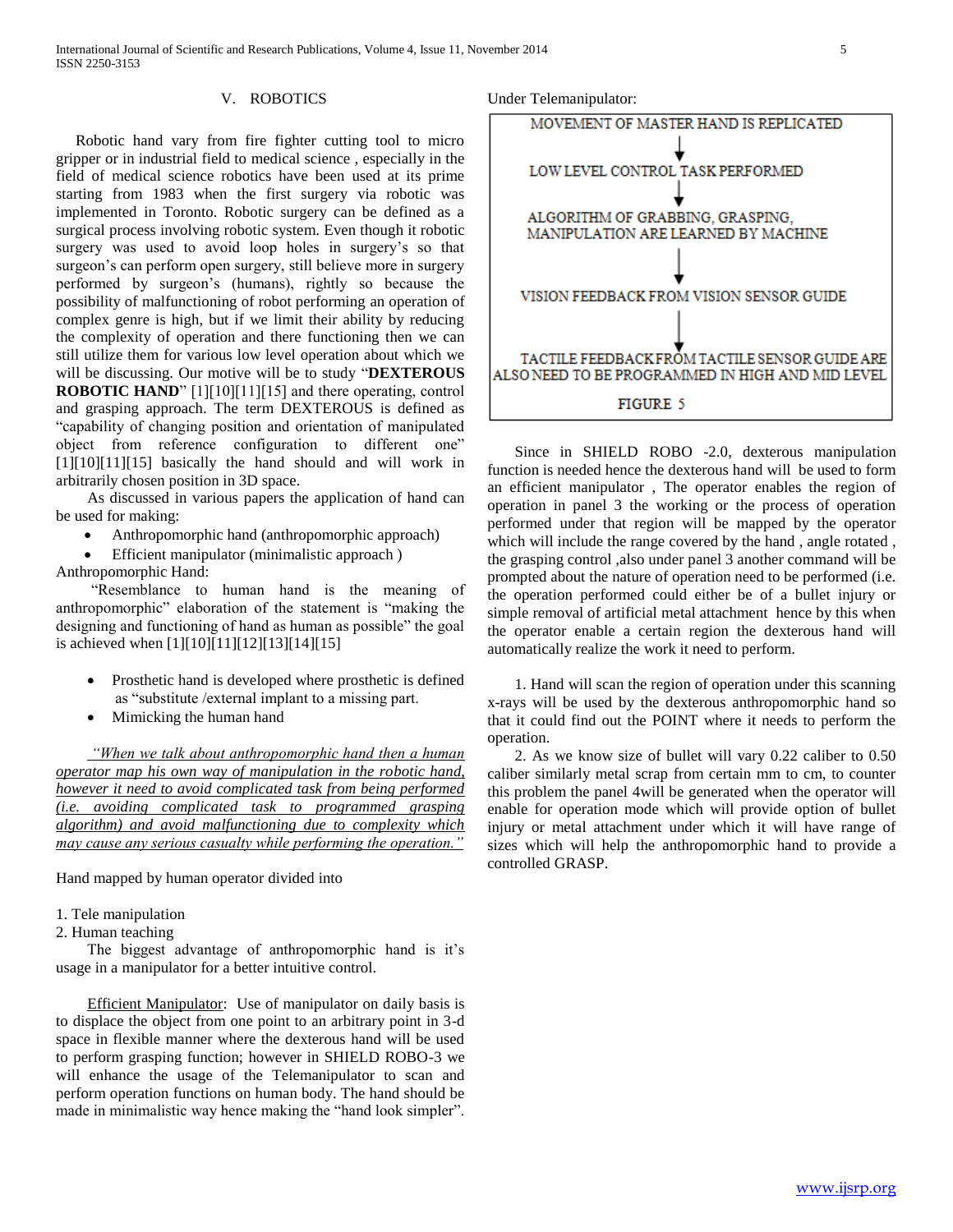1. Anthropomorphic hand used will be both SHADOW HANDS with sensory guidance include. It is hand whose characteristics are very close to human hand.

.

| <b>SHADOW</b><br><b>SPECIFICATION</b><br>ABOUT<br>HAND[1][15] |                                                 |             |            |                                    |  |
|---------------------------------------------------------------|-------------------------------------------------|-------------|------------|------------------------------------|--|
| <b>NAM</b>                                                    | <b>COMPAN</b>                                   | <b>FING</b> | <b>DOF</b> | <b>SENSORS</b>                     |  |
| E                                                             | Y                                               | <b>ERS</b>  |            |                                    |  |
| <b>SHA</b><br>D <sub>O</sub><br>W<br><b>HAN</b><br>D          | <b>SHADOW</b><br><b>ROBOT</b><br><b>COMPANY</b> | 5           | 23         | TACTILE, H<br><b>ALLEFFEC</b><br>т |  |
| TABLE <sub>2</sub>                                            |                                                 |             |            |                                    |  |

 Under PANEL 4 a heat image of the human body created on the rec. frame , for *E.g. in this case the patient suffer from shoulder injury hence the operator opts for shoulder region as the region of operation in panel 3, A panel 4 is generated which provide the options for bullet injury and metal attachment , in this case the operator opts for bullet injury*, a sub block is generated which provide options of bullet size ranging from "0.20 caliber to unknown size" along with a heat image of the patient showing the area of injury. The operator opts for a bullet size, Tele manipulator understand and process the information accordingly, the shadow hand is mapped by the operator with algorithms for performing operations initially hence it understand the toil it need to process. The shadow hand needs to be precise and accurate while performing operation and removal task to avoid any casualty and so the algorithm mapped should be appropriate.

 Consider a situation when you keep your finger in a cold storage box with temp below 0°C constantly for 2 minutes, your finger possibly will get frosted and no sensation whatsoever would be felt, it would appear as if your finger is not a part of your body anymore ,this happens possibly as the blood which is a fluid connective tissue get frosted because of which no transmission or receiving of signal would be possible between brain and finger i.e. The sense of touch vanishes for some time, Now if apply same concept in shield robo-2.0 i.e. under LEVEL 2.0 operation mode (bullet injury) the patient would definitely suffer from loss of blood the only work that the surgeon needs to perform is to stop the blood flow initially before the injured is transmitted inside shield robo-2.0 device. After all required selection made on the rec. frame by the operator the patient is transmitted via level 1.0 reaches level 2.0 where X-ray scanning is processed and via thermal camera the heat image of the body is captured. The level 2.0 consist of 4 Shadow hands 2 on either side of the human frame.



 The hand is composed various sensory guides [1][10][11][12][13][15]:

 **1. Tactile sensor**: A transducer that measures the information arises from the physical interaction with the environment, basically a Biological sense from coetaneous touch which is capable of detecting stimuli.

 **2. Hall Effect sensor**: A transducer which varies the output voltage in response to a magnetic field used for positioning, speed detecting, current sensing.

 **3. Pressure sensor**: A transducer which detect pressure (mechanical form) into an electrical signal for display.

 The shadow hand is composed of 24 joints designed to have a human range of movement similar to human hand, 4 fingers have 2 one axis joints and little finger has extra one axis joint attached to metacarpus to provide hand curl movement.

 All hands have Hall Effect sensor's [1][12] integrated in every joint to provide precise positional feedback, the hands are electric motor driven [1] .The motor hand is driven by 20 DC motor in forearm. However we will not proceed in detail about the configuration of hand as our aim is to give an overview of it and how it can be utilized in S.H.I.EL.D ROBO-2.0

 The dexterous manipulator is composed of 5 fingers and a box like palm however the palm will have a certain level of functioning.

 The patient who sustained bullet injury would definitely suffer loss of blood but as discussed earlier the only work surgeon need to do is to stop the loss of blood before transmitting the patient in the shield robo-2.0 device. The palm of the hand is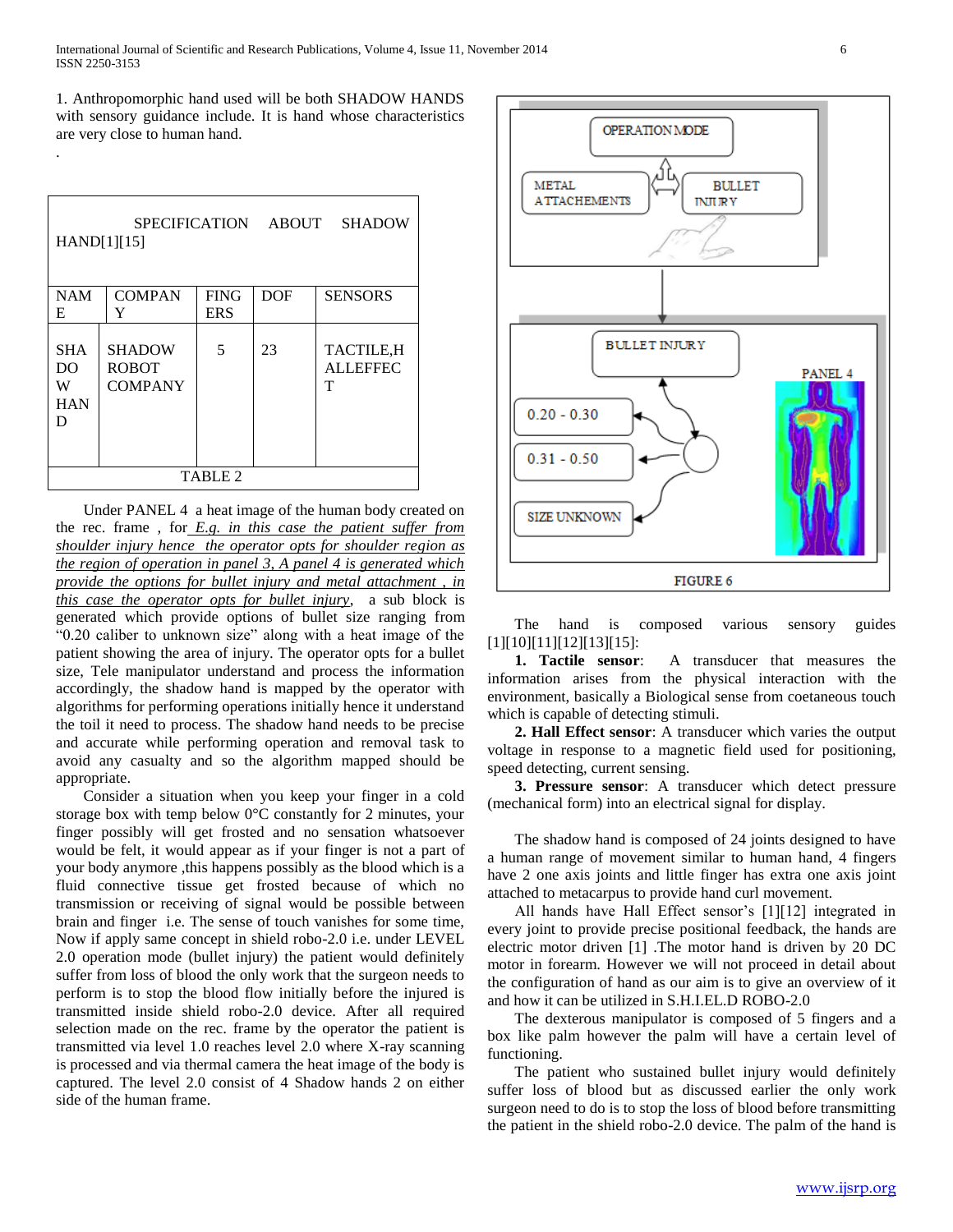composed of 3 rotatable circular panel connected to each other, each panel has its own type of working.



 The palm is composed of 3 circular disks which are important while performing an operation

1<sup>ST</sup> disk is the most important of all the 3 disk as it emit Xrays which help the dexterous manipulator to scan and detect the region of operation after the operator has assigned the region of operation in panel 3/4 , this function of scanning is initially encoded in the Tele manipulator via algorithms, the scan completed by the manipulator will connect with the heat image generated in the panel 4 which will help the manipulator to identify the exact location of injury sustained, all the transmission and receiving of signal will be within  $\leq 10$ minutes ] or so. The diameter of the disk will be  $\approx$  10.04] m approx.

 $2<sup>nd</sup>$ disk is used to emit wind of temperature of range varying from -2°C to 2°C , the temperature required this low is basically for frosting the region of injury the low temperature will minus the excessive blood flow from the body hence the region where the operation need to be performed by dexterous manipulator will get numb. The focal size of the disk will be pin hole sized. The thought is very dangerous and is very uncertain to perform however at the same time risk needs to be taken to achieve a successful task.

 $3^{rd}$  disk is used to emit **LIGHT AMPLIFICATION STIMULATION EMISSION RADIATION (LASER)**[17], as talked about the emission of wind of temperature varying from - 2°C to 2°C from disk2 it numb the area of operation hence the region of operation cited by the dexterous manipulator will have this disk emit laser which will burn the portion .

All the disk have clean and individual wiring which further sum up and get connected to the common rotor , these disk have individual Connection to the tubes which are externally connected to either a X-RAY source or a Gas chamber.

 GRASPING [1][11][12][13][14]: Grasp by a human hand depend on the shape of the object, grasp is of 2 types:-

 1. For heavy objects large force is needed hence the grasp required for them by the dexterous manipulator is ROBUST GRASP.

 2. For light object "DEXTEROUS GRASP" is needed. *In SHIELD ROBO-3 Dexterous grasp is required by the dexterous manipulator*. As our focus is on dexterous grasp hence our emphasis is on dexterity and sensitivity

Control: Control is implemented in the robotic hand when a suitable operation and grasp choice is made hence in SHIELD ROBO-2.0 both the term is mapped in the

Dexterous hand, the grasp choice made is initially mapped in the manipulator via **algorithm** hence the dexterous hand will know the amount and control for the grasp is required.

2 main types of control:

1. Position Control

2. Force Control

 Both the control are inter-related i.e. positional control is used in a situation when little force is needed to be generated basically for "good hand movement in AIR", however for manipulation task control amount of force is needed  $[1][11][12][13][14]$ , and sensitize it to a level where the dexterous hand is able to peel a minor portion of the skin off from the area and grasp and remove the bullet, 2 fingers will be used to grasp a bullet.

 Both the control are inter-related i.e. positional control is used in a situation when little force is needed to be generated basically for "good hand movement in AIR" , however for manipulation task control amount of force is needed.[1][11][12][13][14]

 POINT OF CONTACT: For dexterous manipulation, contact between hand and object is very important. [1][11][13][15]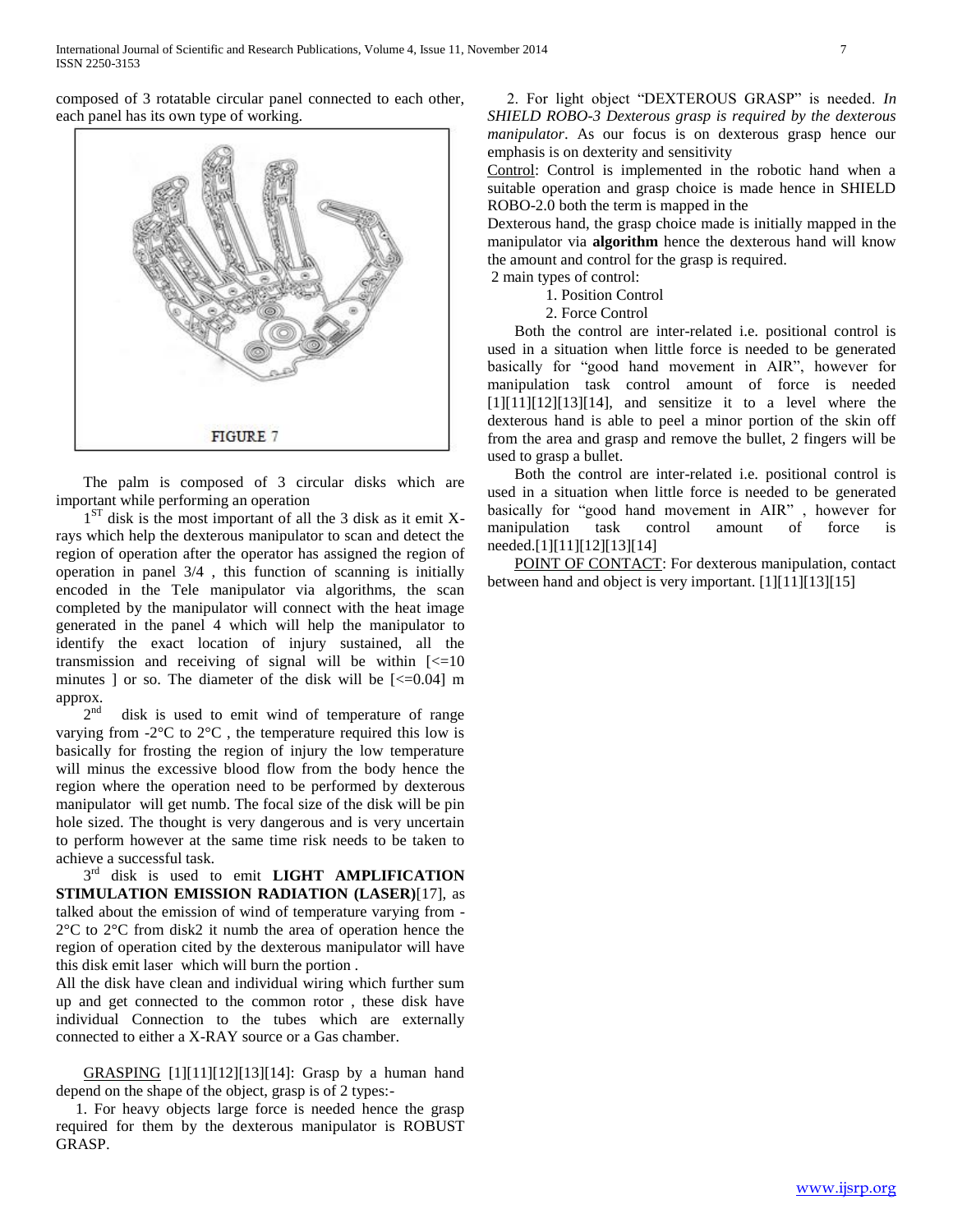

 After the manipulator performs the operation function the patient is rested for 3-4 hours or so, after the time of rest is completed the patient is further moved for computer radiography to analyze the after effects of operations.

 Uses the concept of radiography technique in which EM radiation such as x-ray is used to view internal structure of an opaque object, the x-ray generated via x-ray generator, certain amount of x-ray is observed due to the half value layer of the muscle and bone and some rays pass through it the x-ray captured by the detector which provide the 2-D image .The only difference is that the computer radiography uses imaging plate composed of photo stimulable phosphor. The imaging plate is placed under the area of concern, the imaging plate is run through special laser scanner or CR reader that read and digitizes the image. Hence role of CR is to scan the patient after operation and project the image of the operated area. However the radiography is also considered an advancement to x-ray.

 The patient as well who are suffering from severe pain in any of the body area and which was not detected by x-ray. It can be as soft as tissue damage or torn muscle of a very minor nature. Then the patient is recommended for CR the patient will remain in LEVEL 2.0 scanning mode, the operator will enable the scanning mode via CR on the Rec.frame, the x-ray image received on phosphor plate which is further extracted via laser, and the image is a RAW IMAGE. This raw image processed for quality improvement. Final image is in **DIGITAL IMAGING COMMUNICATION IN MEDICINE (DICOM)**, the DICOM image is further sent to PACS. [3][4][5][16].



## VI. SECURITY

 The term "secured" in SHIELD ROBO-2.0 is used for the security provided by the device, the security is provided by the Bio-metric panel inbuilt with voice recognizer, pattern and finger print scanner as this will help to avoid any intrusion or casualty caused by other present in hospital other than operator itself. Successful scan will unlock the device and provide full access to the device, non-recognized pattern or thumb impression if input more than 3 times then DEVICE alarm goes in ON state.

# SHILEL DROSO-2.0 **PANEL 1** FIGURE 9

## **SECURITY PANEL: Using the concept of THUMB SCANNING/VOICE RECOGNIZING**